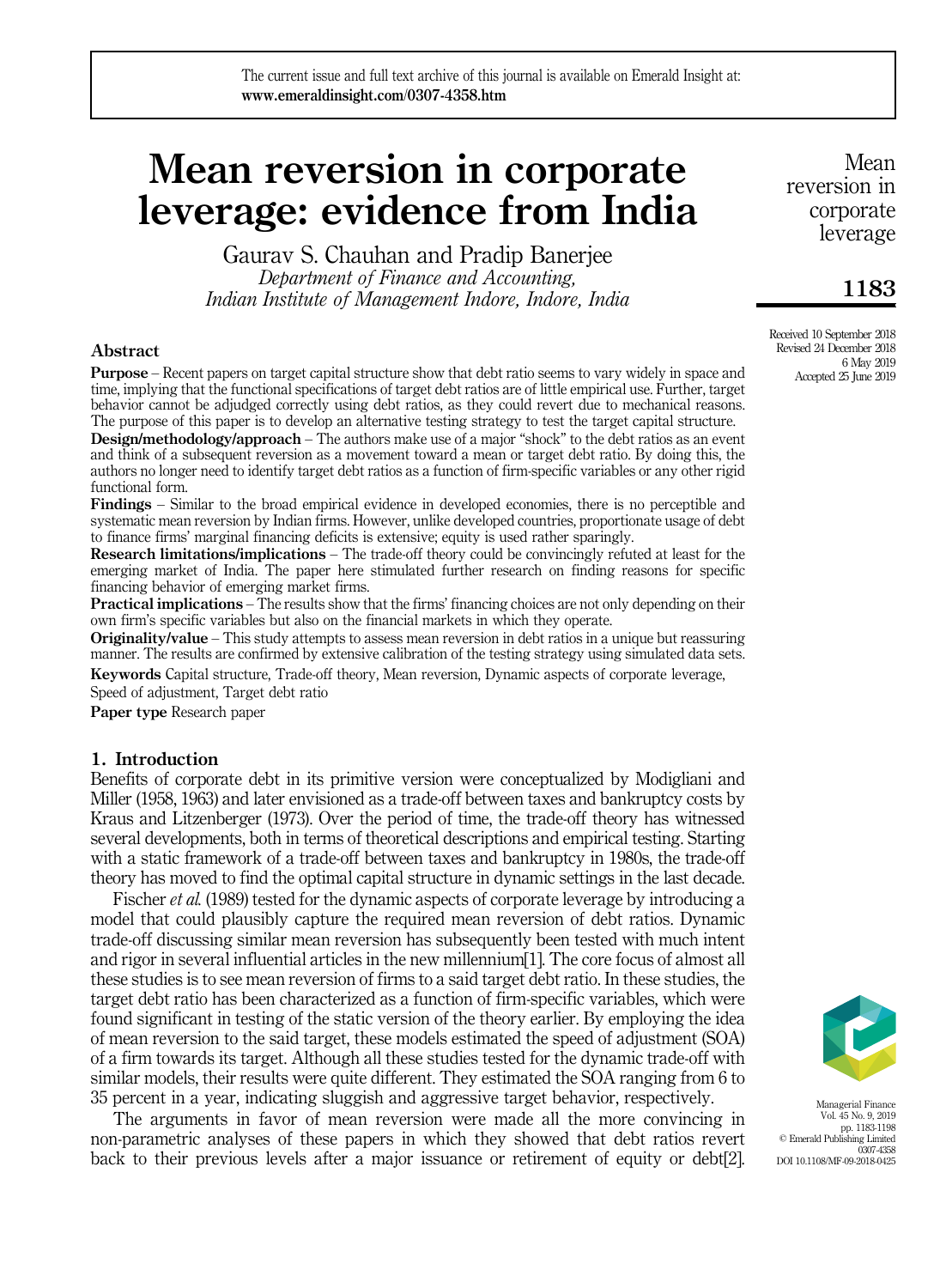While elegant in its own exposition, the mean reversion literature also surfaced severe criticism. Shyam-Sunder and Myers (1999) and Chen and Zhao (2007) showed that mean reversion in debt ratios of the firms could be simply due to mechanical reasons.

A critical thought in the testing of dynamic trade-off was introduced by Chang and Dasgupta (2009) when they showed that the existing models for testing of dynamic trade-off lack adequate power to do so. They argued that mechanical mean reversion exists in simulated data sets independent of any target behavior. Importantly, they showed that similar SOAs can be attained even if firms follow a random financing behavior without any intended target at all. An important inference in this seminal paper was to seek testing strategies for target behavior by avoiding direct confrontations with debt ratios of the firms. According to Chang and Dasgupta (2009, p. 1794), "Looking at leverage ratios is not enough, and even possibly misleading."

Addressing the above-mentioned concerns raised by Chang and Dasgupta (2009), a new testing strategy was developed by Chauhan and Huseynov (2018) to examine the difference between intentional targets and random financing behavior. Here, the authors focus on the firm's financing choices or issuance activity as a measure of target following rather than the movement of the debt ratio from the targets, as used in the past studies. The authors find lack of any consistent target following by US firms.

Interestingly, DeAngelo and Roll (2015) showed that although the time series variation in corporate leverage is extensive, we still do not know much about determinants of corporate leverage. Accordingly, estimation of target debt ratios is fraught with difficulties and may not be of much use, given the current state of research to model them.

Our paper here builds on the above-mentioned methodological concerns to assess the extent of mean reversion in corporate leverage. The approach in this paper differs from the previous attempts of studying mean reversion in subtle but reassuring manner. To study mean reversion, first, we largely follow the approach of Chauhan and Huseynov (2018) and focus on issuance activities only and consider the firms' choice of debt or equity as conscious attempts to shift their debt ratios to their mean levels. However, unlike Chauhan and Huseynov (2018), second, we make use of a major "shock[3]" to the debt ratios as an event and think of a subsequent reversion as a movement toward a mean or a possible target debt ratio. By doing this, we no longer need to identify target debt ratios as a function of firm-specific variables or any other rigid functional form. Since we use firms' financing choices rather than movement in debt ratios *per se* to infer mean reversion, our study is also related to Maroney *et al.* (2019)[4].

Unlike the existing empirical evidence mostly on developed countries, India offers an emerging market setting. Emerging markets are endowed with inherent information asymmetry, underdeveloped credit markets, weaker creditors' protection and inordinate financial constraints that could affect firms' financing choice in a different manner than in a developed country[5]. Further, unlike other emerging markets, corporate financing in India follows some unique trends. For example, many small and big firms in India are owned by either family (business groups) or government (public sector enterprises). Further, informal sources of funding dominate formal financing channels (Allen *et al.*, 2012).

Indian firms tend to prefer debt over equity because of less developed equity markets, more information asymmetry, concerns for dilution of ownership and less penalty for bankruptcy, etc. Consequently, they may be deviating more from optimal leverage and would have less incentive for mean reversion. This is especially true for overlevered firms, which form the majority in our sample. However, at the same time, being emerging market growing firms, these firms are also cash starved, looking desperately for raising capital from financial markets, and hence they may have more incentives to revert to their optimal levels. These conflicting corporate financing features of Indian firms are unlike firms in the developed countries.

**MF** 45,9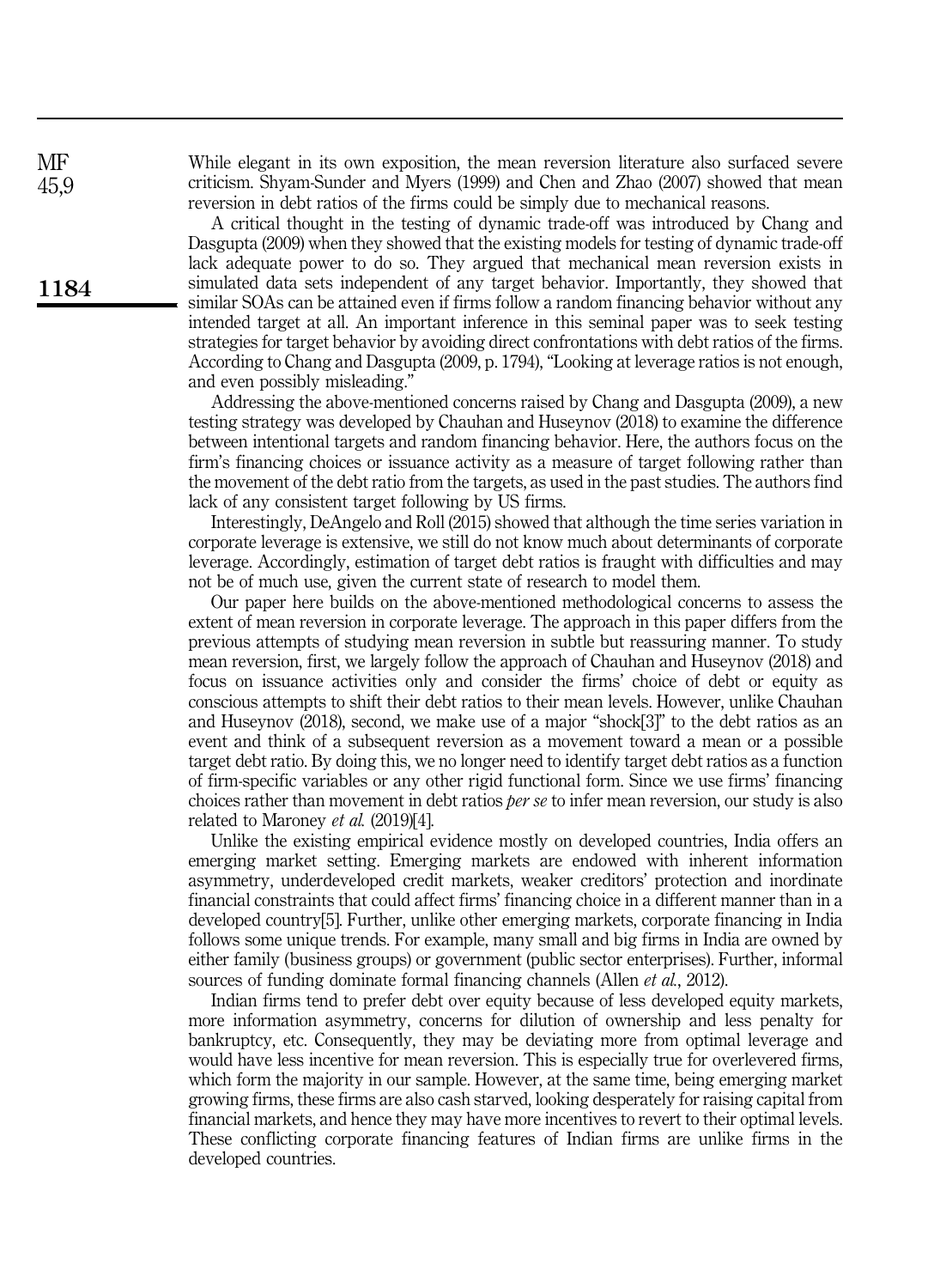We develop several non-parametric tests to see through the data patterns in a unique but comprehensive manner. These tests provide us with testable implications for the mean reversion in corporate leverage. We also perform extensive calibration of our testing strategies by conducting the tests on simulated data sets for intentional mean reversion of varying intensity along with data sets crafted for possible random financing. Such calibrations validate our testing strategies and also act as robustness checks for our empirical analysis. We show that our tests reliably differentiate between firms' actual and random financing behavior.

We find that similar to the empirical evidences in developed economies, there is no perceptible and systematic mean reversion by these firms, and unlike developed countries, there is a strong support for the form of pecking order where proportionate usage of debt to finance firms' marginal financing deficits is extensive; equity is used rather sparingly.

The remaining paper is organized as follows. Section 2 discusses the data and development of several non-parametric analyses for drawing key implications about mean reversion supposedly followed by the firms in our data set. Section 3 tests these implications for the possibility of systematic mean reversion as per the trade-off theory. We also conduct several robustness checks along with the empirical testing in Section 4. Section 5 concludes the paper.

#### 2. Data and perspectives on issue choice

We start our analysis by observing data patterns in the cross-section of firms to gain insights about possible mean reversion towards a target. Our data consist of all non-financial[6] (excluding real estate and utility firms) firms that were listed in National Stock Exchange (NSE) or Bombay Stock Exchange (BSE)[7] in India anytime between 1993 and 2016 (both inclusive) and for which data are available in Centre for Monitoring of Indian Economy databases. The data set consists of reported annual financial data of 5,105 firms during this period. For a given year, we have data for some or all of these firms. We have chosen this time period so as to study the behavior of the Indian firms post-liberalization and after initiation of structural reforms made in the early 1990s. Exclusion or inclusion of a subset of the total firm-year observations depends on the type of analysis performed below, and it is discussed in the relevant sub-sections thereof. The description of our key variables of interest in this paper is given in Table AI.

#### *2.1 Target behavior: Non-parametric analysis*

In this section, we develop a testing strategy to conduct a series of non-parametric tests. Through these tests, we wish to estimate the firms' probability to exhibit target behavior in a given year. While performing these tests, we focus on the transition points associated with major transitions in the actual debt ratios (ADRs). Since the median change in ADRs for the firms in our data set is 0.059 on the positive side and −0.049 on the negative side, we use the change in the magnitudes of more than  $-/- 0.05$  in ADRs to classify them as major transitions at  $t = 0[8]$ .

Using this framework of analysis, we have two possibilities at  $t = 0$ : the shock at  $t = 0$ might have digressed a firm from its equilibrium leverage (or target) or the shock has helped a firm to attain its target. In the former case, the firm would like to retrace its leverage after the shock, and in the latter, the firm might have been trying to attain its target for quite some time even before making the transition. Accordingly, we focus on the "target" behavior of the former type of firms in the future for the next five years, that is at  $t = 1-5$ , and also for the latter type of firms in the past five years, that is at  $t = -4-0$ .

At  $t = 0$ , a firm might have faced shock of magnitude more than 0.05 in the positive or negative side as changes in their ADRs over last year  $(t = -1)$ . Based on the type of transition (positive or negative) at  $t = 0$ , we have four categories of firms at any time  $t$ , which are as follows:

• Category 1 (C1): firms facing negative shock of magnitude more than 0.05 as change in their ADRs at  $t = 0$  and a positive financing deficit (PDEF) in any period  $t$ .

Mean reversion in corporate leverage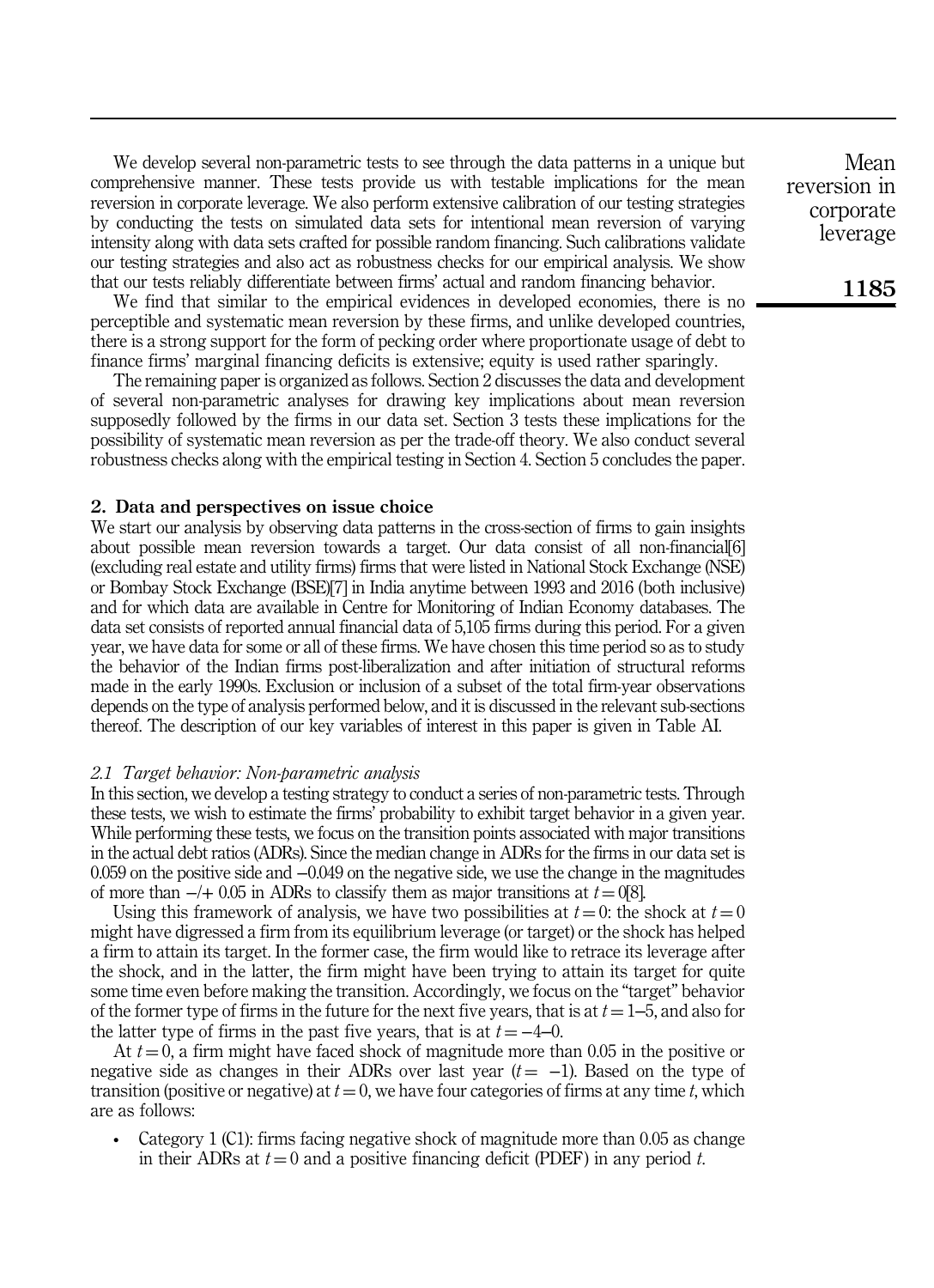| MF   | Category 2 (C2): firms facing negative shock of magnitude more than 0.05 as change                                                           |
|------|----------------------------------------------------------------------------------------------------------------------------------------------|
| 45,9 | in their ADRs at $t = 0$ and a negative financing deficit (NDEF) in any period t.                                                            |
|      | • Category 3 (C3): firms facing positive shock of magnitude more than 0.05 as change in<br>their ADRs at $t = 0$ and a PDEF in any period t. |

1186

• Category 4 (C4): firms facing positive shock of magnitude more than 0.05 as change in their ADRs at  $t = 0$  and a NDEF in any period  $t$ .

Financing deficit is the sum of externally raised capital through debt and/or equity in a particular year, *t*. Following Chauhan and Huseynov (2018), our definition of target behavior is motivated by the movements in ADRs brought about by net security issuances only. The categorization above helps us to define target behavior in terms of issuing activity only, as suggested by Chang and Dasgupta (2009).

For analyzing the future target behavior, we seek reversion in their ADRs, assuming that these firms wish to revert to their ADRs (the target) just before the transition, that is ADRs at  $t = -1$ . Thus, for C1 firms at any time *t* in future, when they have faced a sharp drop in ADRs at  $t = 0$ , a reversion could occur if they issue debt in the future period *t*, unless they have successfully retraced back to their targets before *t*. Although their actual movement in ADRs could be different because of simultaneous equity issuances and due to the effect of retained earnings, we define this act as a conscious attempt for reversion. Unless these firms could revert back fully to their initial levels at or before *t*, such an attempt would always bring the next period ADRs closer to their levels before the transition, irrespective of the changes in retained earnings to affect ADRs[9]. Even if the ADRs just before the transition might not have been the precise targets for the firms, this is the best firms could do to follow their targets while being in a given category (i.e. for a given a shock and financing deficit). If firms would like to revert back, this is precisely what we would call as a "target" behavior. Following this idea, we define target behavior for each category as follows:

- C1: firm issues debt at any time *t* in the future.
- C2: firm retires equity at any time *t* in the future.
- C3: firm issues equity at any time *t* in the future.
- C4: firm retires debt at any time *t* in the future.

Similarly, to analyze the target behavior in the past, that is before  $t = 0$ , we assume that at any time *t* in the past  $(t = -5 - 1)$ , firms wish to intentionally attain a level of ADR just after the transition (a target) at  $t = 0$ . Thus, for example, for C1 firms at any time  $t$  in the past, they could reach closer to their targets if they issue equity at *t*+1. As mentioned before, this is the best a firm could do to attain its target while being in a given category at time *t*. Following this idea, for each category of these firms, target behavior can be defined as follows:

- C1: firm issues equity at any time *t* in the past.
- C2: firm retires debt at any time *t* in the past.
- C3: firm issues debt at any time *t* in the past.
- C4: firm retires equity at any time *t* in the past.

To explore the target behavior for the firms in our data set, we start by estimating the probability of target behavior at any time t in the past and in the future after  $t = 0$ . To do this, we follow the definition of the target behavior mentioned above for each category of firms distinctly and subsequently identify the number of firms showing target behavior and not showing target behavior. The probability of target behavior at any time *t* is then defined as the ratio of firms showing target behavior to the sum of the firms showing target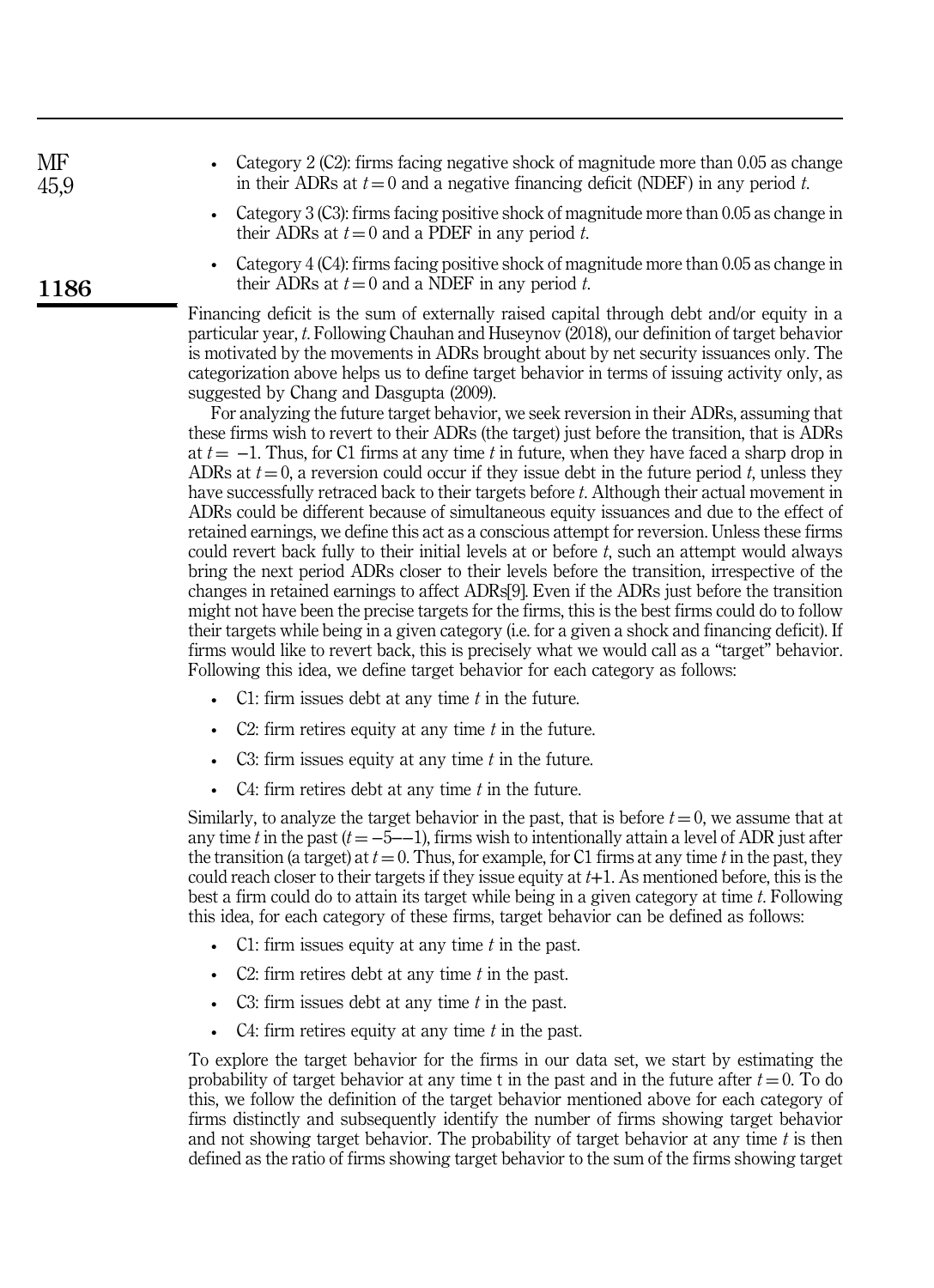and non-target behavior. While doing so, we check for those firms that have attained their target at any time *t* before  $t = 5$  (for future) and after  $t = -4$  (for past). For a particular period in which firms could attain their targets, we include such firms as showing target behavior and subsequently drop them from the analysis from the next period onwards. The exercise is repeated for each transition point from 1994 to 2016.

To show the results in a concise manner, we averaged the probability for any time *t* across all the transition points from 1994 to 2016, and they are shown for  $t = -4 \rightarrow -45$  in Figure 1. As can be seen, the probability that a firm exhibits target behavior in any given year is not much better than the probability that could emerge if the firm would rather finance itself on the basis of tossing of a coin. This implies that the probability that a firm would issue debt when it should have issued equity to follow its target, as per the classification above, is roughly equal. Thus, there seems to be no perceptible target behavior.

The above-mentioned analysis has an important dimension to consider slow adjustments towards a target, given the concerns over adjustment costs and other friction, as in Leary and Roberts (2005). We, therefore, analyzed the behavior of these firms for five years before and after the transition. Further, the methodology adopted to test the target behavior seems robust to the assumption of any functional form of target debt ratios. Even when firms' targets are not strictly ADRs just before and just after the transition at  $t = 0$  but any level closer to them, the estimation of probabilities simply reflects the proportion of the firms moving towards the target as compared to those firms that do not do so in a given period *t*. Given such concerns, if firms are really chasing a target, while facing some adjustment costs, they would gradually exhibit an increase in target behavior over time after they have made the transition at  $t = 0$ . However, such is not the case.

To further accommodate adjustment costs and slow response of these firms after the transition, we assess the cumulative target behavior of these firms before and after the transition in the next leg of our testing. In this part, we hypothesize that a firm may not immediately exhibit target behavior due to adjustment costs, and therefore it would exhibit target behavior over time. In such a case, cumulative issuances of debt and equity up to any time t after the initiation of the target chase would be considered instead of issuance or retirements only in a given period.

For analyzing the future (past) target behavior, it is assumed that firms reckon their targets, which are ADRs just before (after) the transition at  $t = 0$ , at the initiation of their target chase at  $t = 0$  ( $t = -4$ ) and prepare themselves to attain them in the coming times. To clarify the matter, for example, we observe the cumulative target behavior in the past, supposing time  $t = -3$ , by finding total debt and equity issued or retired by a firm from  $t = -4$  to  $t = -3$  and then see if it has an overall PDEF or NDEF. Based on the transition at  $t = 0$ , then this firm can be classified as C1–C4. It can be assumed that this firm turns



Figure 1. Probability of exhibiting target behavior

Mean reversion in corporate leverage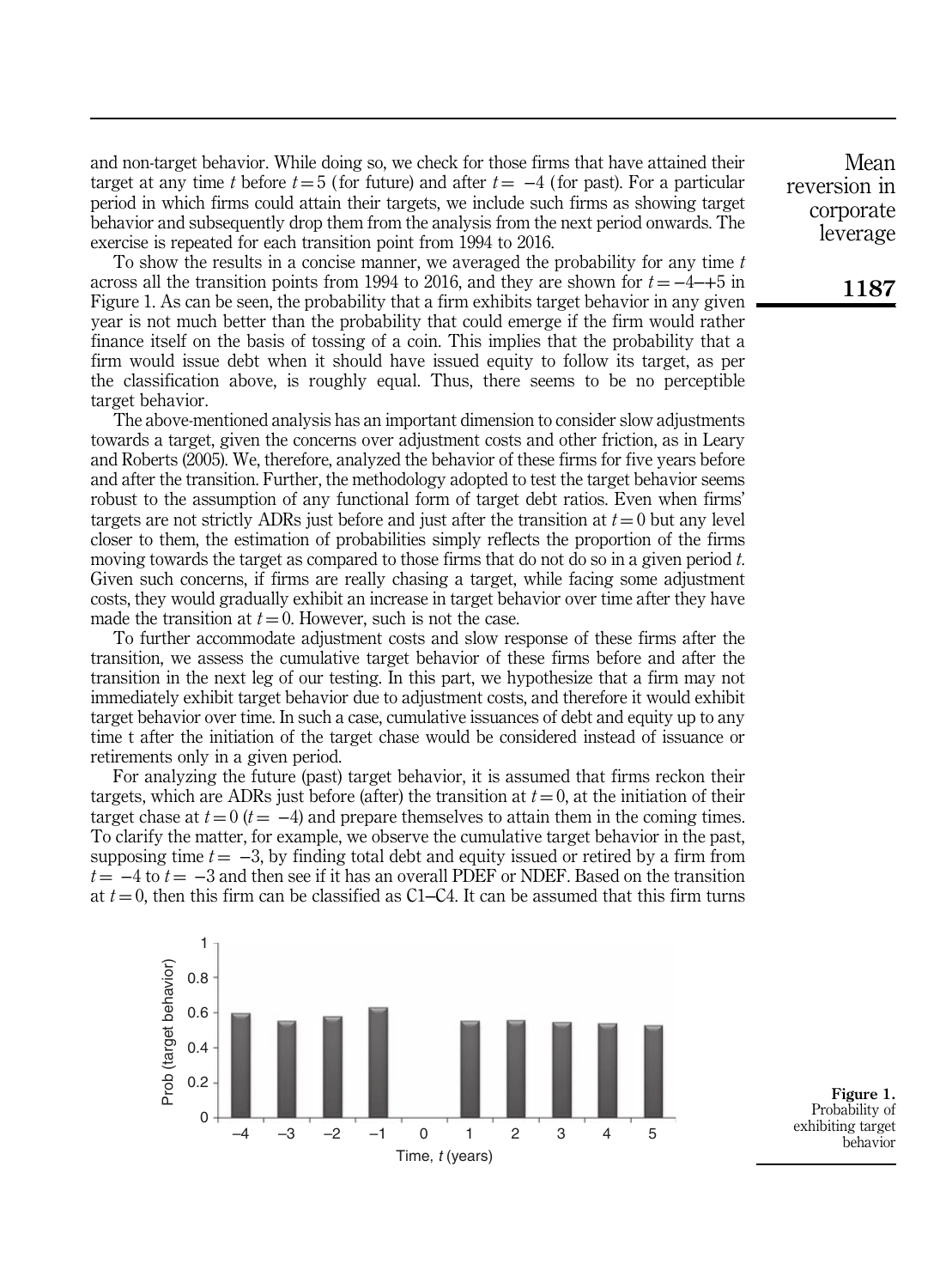out to be C2; then, according to the definition of target behavior set above, this firm should have retired debt on an aggregate from  $t = -4$  to  $t = -3$ . In case it fails to do so, then it does not exhibit target behavior. Similarly, to analyze the target behavior in the future, we study net debt and equity issuances for each firm up to any time *t* in the future starting from  $t = 0$ . **MF** 45,9

Figure 2 shows the result of this exercise wherein the figure is drawn similar to Figure 1. As can be seen, the results are not different from our previous analysis for the single period target behavior. Target behavior is largely absent even when we consider adjustment costs concerns.

In this series of testing for target behavior, we also estimated the proportion of firms that continue to exhibit target behavior once they exhibit such a behavior at the start of their target chase. For this exercise, we identified firms that exhibit target behavior at  $t = -4$  and  $t = 1$  according to their target being ADR levels just after or just before the transition at  $t = 0$ , respectively. Subsequently, we observed their behavior going ahead from  $t = -3$  to 0 and from  $t = 2$  to 5, respectively. We then estimated their proportions with respect to their initial strength at  $t = -4$  or  $t = 1$ . While doing this, if a firm has already attained its said target, then we included this firm as a firm showing target behavior in all remaining periods. The results of this exercise are shown in Figure 3. By design, the fraction of firms showing target behavior starts at  $t = -4$  and  $t = 1$ , respectively, for the two types of targets. As can be seen, even firms that exhibited target behavior in the past do not persist to follow targets in the coming times. Quite contrary to target behavior, an increasing number of firms deviate from the said target behavior over a period of time.



Figure 2. Probability of exhibiting cumulative target behavior

1188



Figure 3. Probability of

exhibiting cumulative target behavior for firms that continue to exhibit target behavior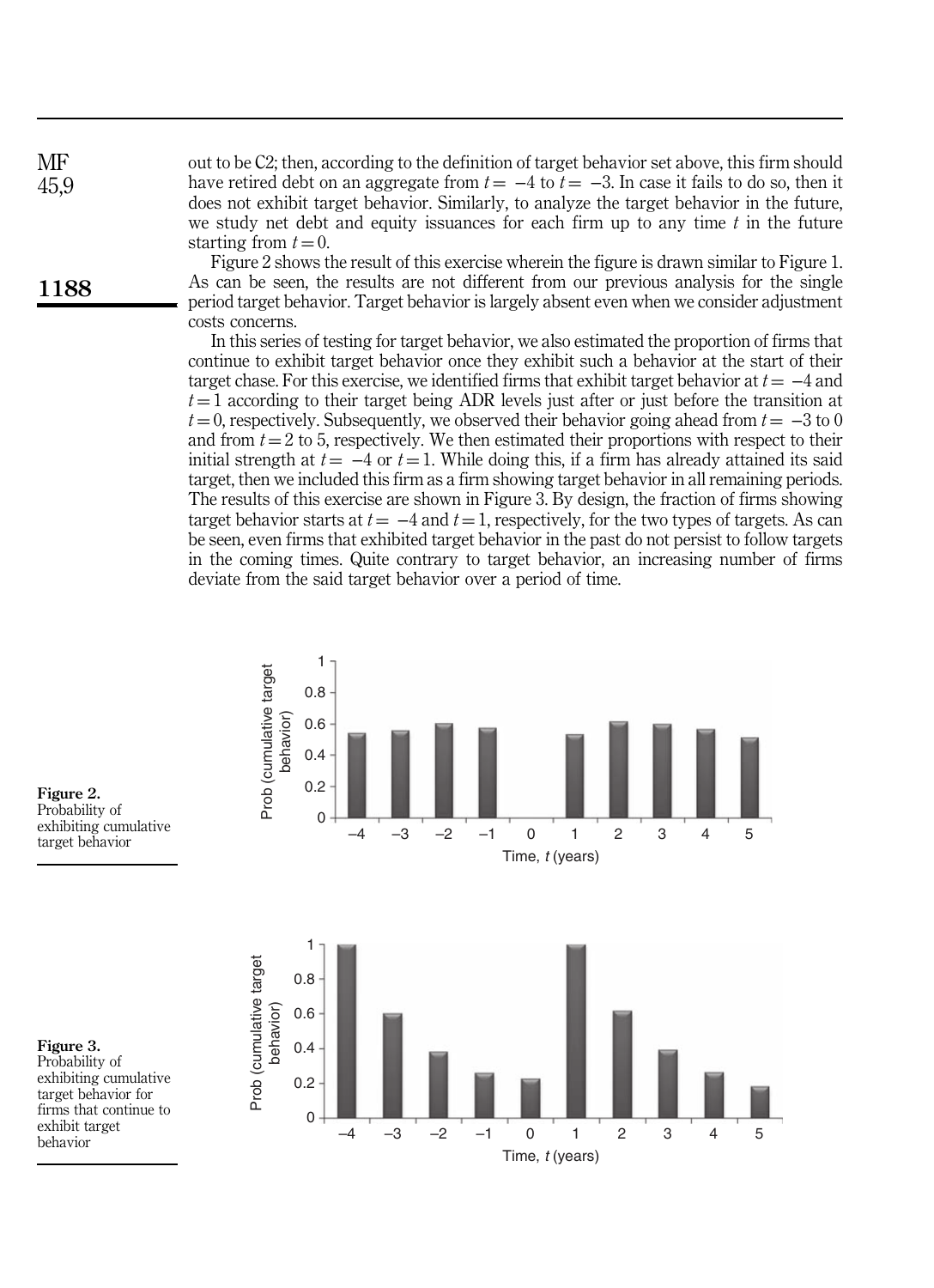#### 3. Target behavior: empirical testing

Non-parametric analysis in the previous section strongly rejects the notion of any perceptible target behavior or mean reversion. However, it is imperative to statistically analyze the cross-sectional and time series variation in the firms' financing behavior to draw final conclusions and to shed light on relative importance of financing choices of these firms. In this section, we test for target behavior of the firms in our data set.

We build our methodology on three important concerns relating the tests of mean reversion in corporate leverage. First, the use of ADRs could be misleading due to mechanical mean reversion in debt ratios (Chen and Zhao, 2007; Shyam-Sunder and Myers, 1999). Second, Chang and Dasgupta (2009) showed through several simulations that the dynamic panel models used in the past literature to estimate SOA lack the power to do so. SOAs, estimated using a simulated data set for random financing, are found to be very much similar to those identified through these models. Finally, since DeAngelo and Roll (2015) found extensive, but largely unexplained, time-series variation in debt ratios, the estimation of target debt ratios using firm-specific characteristics may not be useful.

Heeding to these concerns, and following Chauhan and Huseynov (2018), we propose a testing strategy that could take care of these concerns, at least partially. First, we try to focus only on issuance activities of the firms and not on the movement of ADRs, *per se*, to conclude about the target behavior. However, unlike Chauhan and Huseynov (2018) and following concerns in DeAngelo and Roll (2015), we avoid defining targets as a function of firm-specific variables. Instead, we define targets as the value of ADRs just before a major shock to these ADRs anytime during the period of analysis[10].

We make use of the target behavior as defined in the previous section for firms facing negative or positive shocks to their ADRs and also facing a positive or NDEF. Whenever firms tend to exhibit mean reversion, as per the shock and the financing deficit faced by them, we expect "right" issuance or retirement of the securities chosen. Thus, for example, the "right" security of choice to exhibit target behavior for C1 firms is to issue debt and for C<sub>2</sub> firms is to retire equity.

To assess the extent of right issuance or retirement, we classify and segregate firms for a given period in one of the four categories identified in Section 2.1. We then make use of the basic model used by Shyam-Sunder and Myers (1999), referred as SSM model henceforth, to test for the extent of the "right" security in the financing deficit for a given period. However, instead of only debt being used as a dependent variable in the SSM tests, we test for the extent of the usage of the "right" or the specified security for a particular category in the form of debt or equity using the basic model. Thus, the model to test for mean reversion toward a target is:

$$
S_{i,t} = \alpha + \beta . \text{FDEF}_{i,t} + \varepsilon_{i,t}, \tag{1}
$$

where  $S_{i,t}$  refers to the net debt or equity issuance (the "right" security) for a firm  $i$  in period  $t$ and FDEF is the total financing deficit. For a firm to exhibit target behavior in period *t*, the extent of the usage of the "right" security will simply outweigh the usage of the "wrong" security. The extent of usage will be simply represented by the slope coefficient,  $\beta$ , for FDEF. A perfect target behavior would have  $\beta = 1$  and perfect non-target behavior would have  $\beta = 0$ . Interestingly, since the sum of the "right" and the "wrong" security is always unity, the number (1−β) will reflect the usage of the "wrong" security. The adjusted *R* 2 of the relation would further suggest the degree of association of the dependent and independent variable by reflecting the percentage variation explained.

To prepare the data for these tests, we identify the shock to ADR for each firm with respect to its level in the immediately preceding year. We identify such shocks for each year from 1994 to 2015[11]. We have included all firm-year observations with a shocks to

Mean reversion in corporate leverage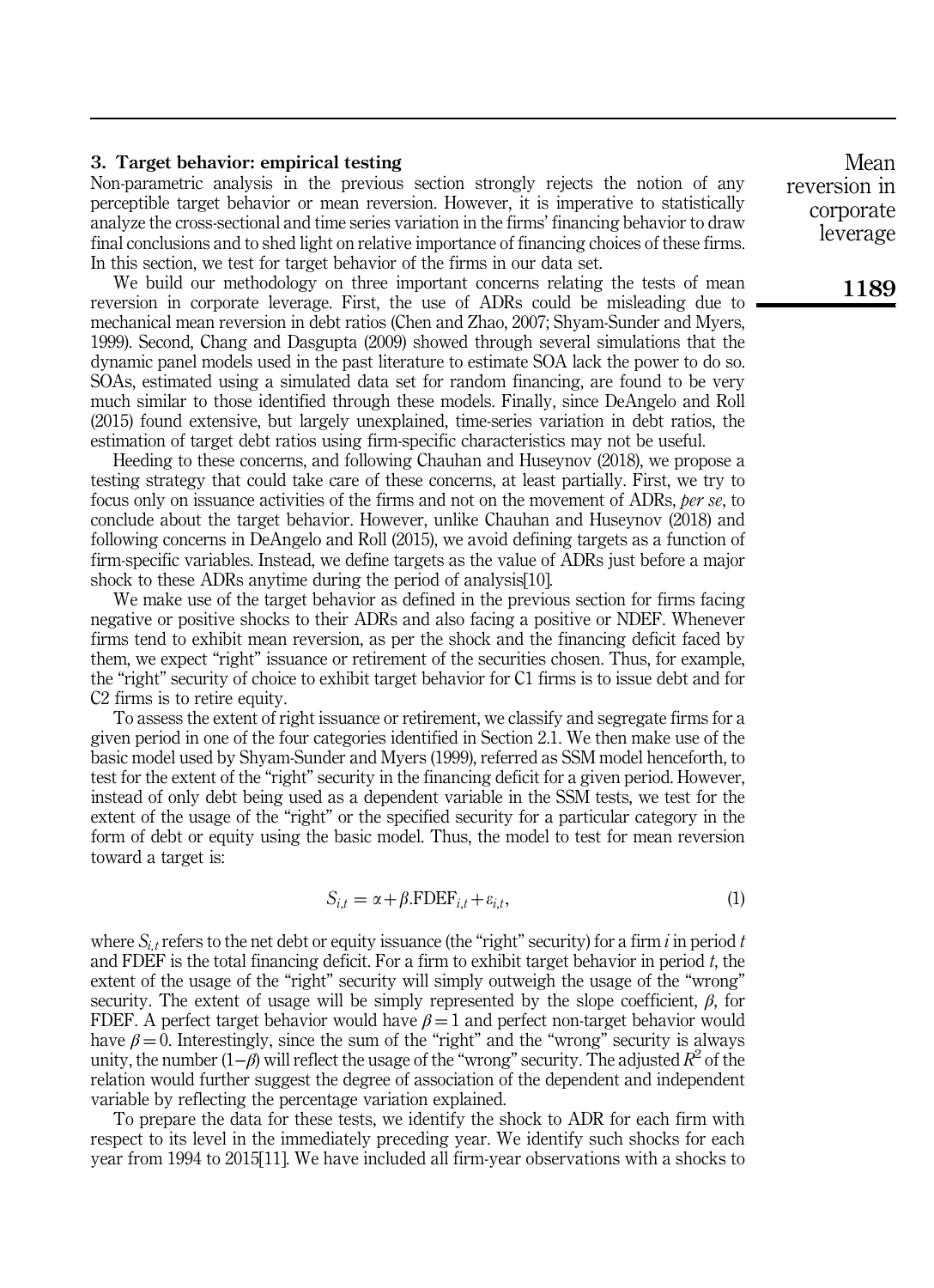their ADRs exceeding 0.05 in magnitudes. Subsequently, we have identified the financing deficit faced by these firms in the next year of incurring the shock. This is the sum of net debt and equity issuances in a given year. Thus, for example, to be included in the analysis, a firm in the year 1994  $(t = 0)$  should have faced a positive or negative shock to its ADR of more than 0.05 with respect to its level in the year 1993  $(t = -1)$  and a positive or NDEF in the year 1995  $(t=1)$ .

Using the shock at  $t = 0$  and financing deficit faced at  $t = 1$ , we then categorize the firms in four categories as mentioned before. The variables  $S_{i,t}$  and FDEF<sub>*it*</sub> are scaled by total capital, which is the sum of total debt and equity in the previous year, that is at  $t = 0$ . To exclude outliers from the analysis, we have included firm-year observations with magnitude of both these variables less than unity only.

We conduct the tests by using (1) for all the four categories of firms separately in our data set. Results for the entire data set and for the four categories are shown in Table I. Right securities to be followed for C1–C4 are debt issuance, equity retirement, equity issuance, and debt retirement, respectively. As can be seen from Table I, only C1 and C4 firms show relatively larger usage of right security for target behavior. C1 shows modest target behavior, whereas C4 shows aggressive target behavior. However, it would be misleading to conclude that firms in any particular category show target behavior. This is because the results only interpret relative usage of debt or equity, and the implications for target behavior follow from their correct usage. Observing the results in Table I, it can be seen that debt usage is relatively more in all the four categories (lower slope coefficients for equity in C2 and C3 signify less equity or equivalently more debt usage in these categories). This is conforming to our analysis in the previous sections. Further, instead of implicating target behavior for C1 and C4, extensive debt usage for all the firms indicates the pecking order of financing where debt is preferred over equity. Thus, the observed target behavior in C1 and C4 categories may be in part a response to follow a pecking order led by debt.

Summarizing the results in this section, we find that similar to the empirical evidences in developed economies, there is no perceptible and systematic mean reversion or target following by these firms, and unlike developed countries, there is a strong support for a form of pecking order where proportionate usage of debt to finance firms' marginal financing deficits is extensive; equity is used rather sparingly. Although we do not formally identify the reasons for such financing behavior in this paper, we recall several possibilities. These results may be reflective of inordinate information asymmetry between firms and investors in a typical emerging market. Further, since firms are largely family owned in India, equity issuance could dilute family stakes and, hence, could have adverse implications for their control over these firms. Moreover, since capital markets are

| Right security<br>Category                  | Debt<br>C1                       |                 | Equity<br>C2                     |                | Equity<br>CЗ                         |                     | Debt<br>C4                          |                     |  |
|---------------------------------------------|----------------------------------|-----------------|----------------------------------|----------------|--------------------------------------|---------------------|-------------------------------------|---------------------|--|
|                                             | Coefficients                     | t-stat.         | Coefficients                     | t-stat.        | Coefficients                         | t-stat.             | Coefficients                        | t-stat.             |  |
| Intercept<br><b>FDEF</b><br>Adj. $R^2$<br>N | 0.020<br>0.668<br>0.554<br>7,904 | 9.103<br>90.509 | 0.006<br>0.061<br>0.021<br>4.579 | 6.435<br>9.096 | $-0.020$<br>0.329<br>0.229<br>10,392 | $-11.212$<br>50.749 | $-0.007$<br>0.939<br>0.856<br>4.199 | $-6.579$<br>144.170 |  |

# Table I.

Target following behavior for shocks to ADRs more than 0.05 in magnitude

Notes: All the firms are classified into four categories on the basis of the type of shock to their debt ratios (positive or negative). For example, C1 represents the category of firms facing negative shocks to their ADR at  $t = 0$  coupled with positive financing deficit in any period  $t$ ; accordingly, the right security required for reversion in their ADR would be debt. We test the target following financing behavior by using Equation (1). The slope coefficient of FDEF indicates the extent of the issuance of the right security

**MF** 45,9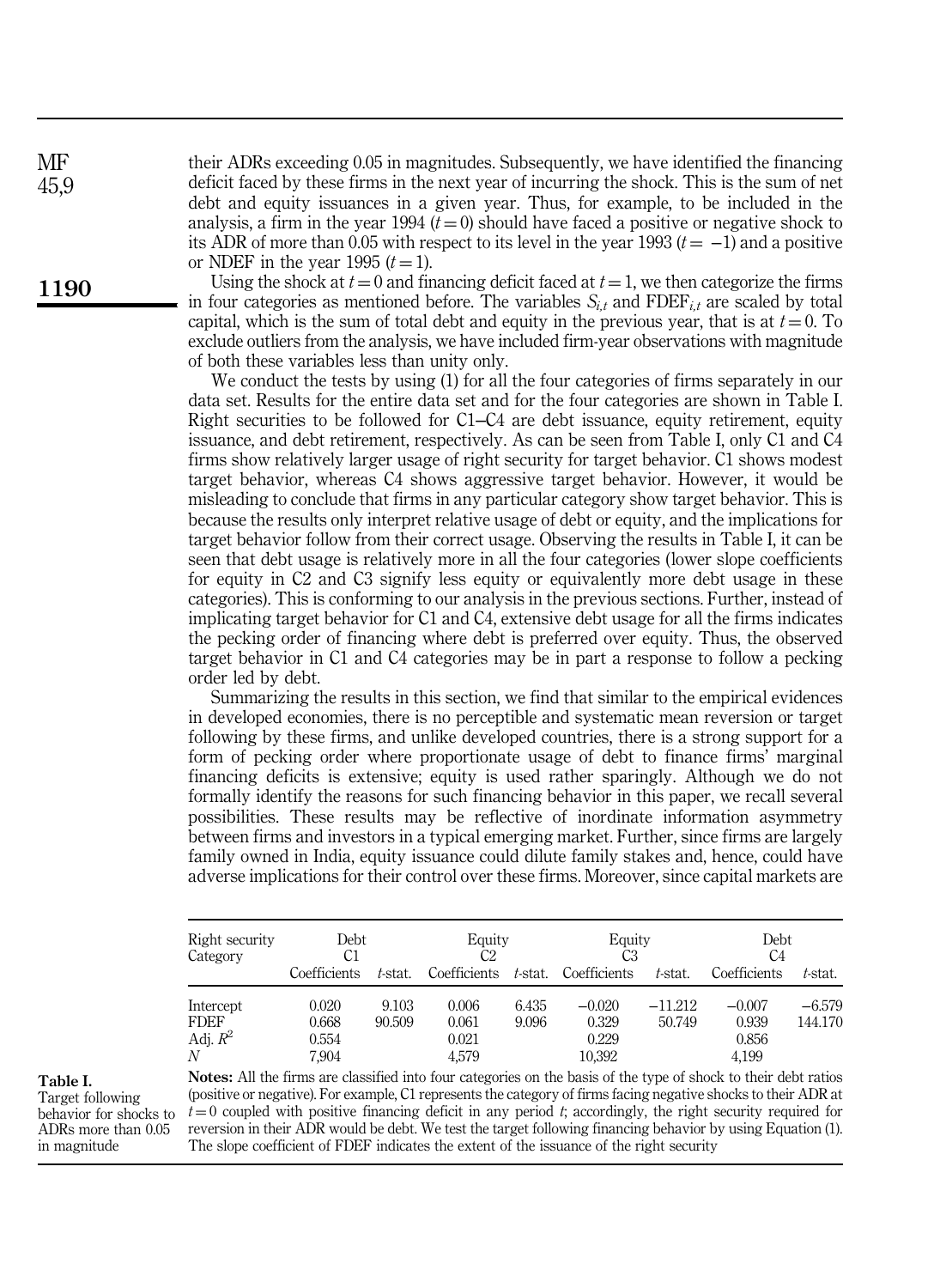still developing in India, smaller firms would find it relatively difficult to raise capital through equity and hence may be using debt extensively. Additionally, financing through banks and informal channels are the dominant source of funding in India, implying a disproportionate use of debt for marginal financing[12].

#### 4. Robustness

#### *4.1 Simulated target and random financing behavior*

To compare the relative usage of right security by the firms, we next deploy our testing strategy to a simulated data set of aggressive target behavior and then to a data set formed out of random financing choices. Results from these simulations should show βs close to unity for right security in case of target behavior and  $\beta$ s close to 0.5 in case of random financing.

To simulate the data set for target behavior, we define aggressive target behavior as follows. We assign a probability of 0.5 for a firm-year observation to be financed only with the "right" security, a probability of 0.35 for a firm-year observation to finance 90 percent of the financing deficit with the "right" security and the remaining 10 percent with the "wrong" security, a probability of 0.10 for a firm-year observation to finance 10 percent of the financing deficit with the "right" security and the remaining 90 percent with the "wrong" security, and a probability of 0.05 for a firm-year observation to be financed only with the "wrong" security. Table II summarizes the results for this version of simulated target behavior. As can be seen, the slope coefficients and the adjusted  $R^2$  indicate the extensive use of "right" security in financing the deficit.

We next simulate the random financing behavior by assuming that the "right" security for a firm-year observation is a fraction of the financing deficit where the fraction is uniformly distributed between 0 and 1; the difference of the financing deficit and the "right" security is then financed with the "wrong" security. Table III shows the results pertaining to this simulation. As expected, the slope coefficients are almost equal to 0.5 and the  $R^2$  for both types of securities are equal and moderate in values.

The results pertaining to simulated data sets show that the model has sufficient power to reject alternative financing behavior as compared to an assumed target behavior. To reinforce this idea, we further tested the model for an alternative but weaker target behavior. Our testing strategy could successfully differentiate a weaker form of target behavior from a stronger form. However, we do not report these findings for the sake of brevity.

| Right security<br>Category | Debt<br>C1        |                     | Equity<br>C2      |                     | Equity<br>CЗ    |                  | Debt<br>C4        |                     |  |
|----------------------------|-------------------|---------------------|-------------------|---------------------|-----------------|------------------|-------------------|---------------------|--|
|                            | Coefficients      | t-stat.             | Coefficients      | t-stat.             | Coefficients    | t-stat.          | Coefficients      | t-stat.             |  |
| Intercept<br>FDEF          | $-0.002$<br>0.847 | $-1.596$<br>158.678 | $-0.001$<br>0.814 | $-0.776$<br>114.497 | 0.004<br>0.792  | 3.177<br>154.066 | $-0.003$<br>0.789 | $-2.192$<br>105.660 |  |
| Adj. $R^2$<br>N            | 0.792<br>7.921    |                     | 0.772<br>4,634    |                     | 0.732<br>10,343 |                  | 0.760<br>4,175    |                     |  |

Notes: All the firms are classified into four categories on the basis of the type of shock to their debt ratios (positive or negative). In this simulation, we assign a probability of 0.5 for a firm-year observation to be financed only with right security, a probability of 0.35 for a firm-year observation to be financed with 90 percent right security and 10 percent with wrong security, a probability of 0.10 for a firm-year observation to be financed with 90 percent wrong security and 10 percent with right security, and a probability of 0.05 for a firm-year observation to be financed with wrong security. We test for target following as before

Table II. Simulated target

behavior for intense target following

1191

Mean

reversion in corporate leverage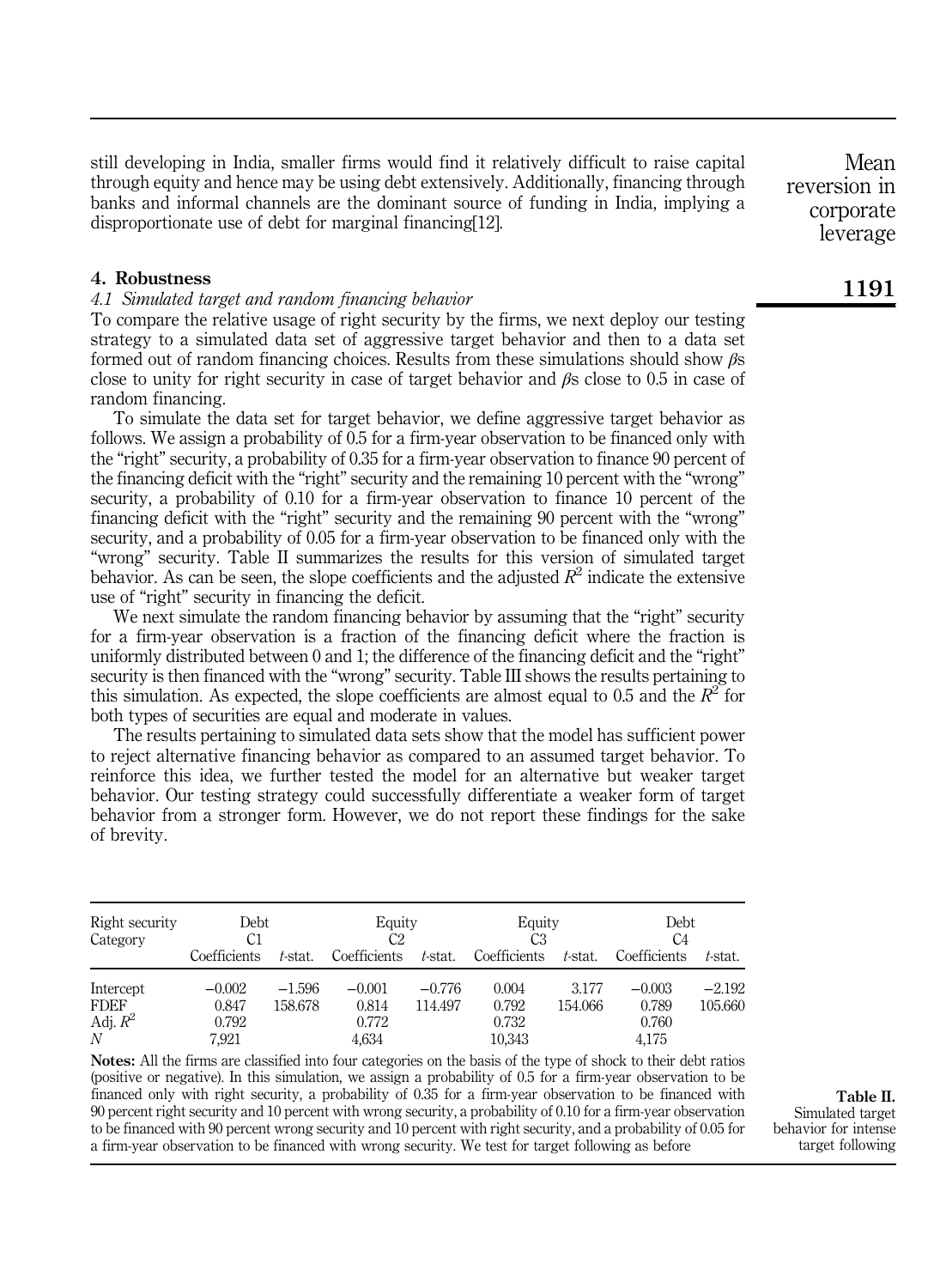| MF<br>45,9 | Right security<br>Category                                                                                             | Debt<br>C1   |          | Equity<br>C2 |          | Equity       |          | Debt<br>C4   |          |
|------------|------------------------------------------------------------------------------------------------------------------------|--------------|----------|--------------|----------|--------------|----------|--------------|----------|
|            |                                                                                                                        | Coefficients | t-stat.  | Coefficients | t-stat.  | Coefficients | t-stat.  | Coefficients | t-stat.  |
|            | Intercept                                                                                                              | $-0.002$     | $-2.282$ | 0.000        | $-0.446$ | 0.001        | 1.631    | $-0.001$     | $-2.271$ |
|            | <b>FDEF</b>                                                                                                            | 0.502        | 358.353  | 0.513        | 291.882  | 0.498        | 396.101  | 0.521        | 258.706  |
|            | Adj. $R^2$                                                                                                             | 0.678        |          | 0.635        |          | 0.597        |          | 0.621        |          |
| 1192       | N                                                                                                                      | 7.725        |          | 4.849        | 0        | 10.016       | $\theta$ | 4.484        |          |
|            | <b>Notes:</b> All the firms are classified into four categories on the basis of the type of shock to their debt ratios |              |          |              |          |              |          |              |          |

Table III.

Simulated target behavior for random financing

Notes: All the firms are classified into four categories on the basis of the type of shock to their debt ratios (positive or negative). In this simulation, we assume the right security for a firm-year observation is a fraction of the financing deficit where the fraction is uniformly distributed between 0 and 1. The difference of the financing deficit and the right security is then financed with the wrong security. We test for target following as before

## *4.2 Adjustment cost concerns*

In the next stage of our testing of target behavior, we acknowledge that firms may face several constraints in terms of issuing security of their choice so as to conform to target behavior at large[13]. To test for target behavior when firms may move to their targets in rather gradual manner, we observe their behavior several years after they have made the transition at  $t = 0$ . We continue to hypothetically assume that the target levels are the ADRs just before the transition, that is ADRs at  $t = -1$ . We control for the movement in subsequent ADRs for the firms; in case they reach the target before a period *t*, this firm will be excluded from the analysis after the period *t*.

To develop the testing strategy for accommodating concerns for adjustment costs, we observe the cumulative financing deficit of a firm in the year  $t = 2, 3, 4$  and 5, starting from year  $t = 1$ . Similarly, we sum up the total net issuance of debt and equity over these times. We then test for target behavior in the same manner as described above for the core results. Thus, we acknowledge that although firms might face financing constraints initially and immediately after the transition to revert back, they may gradually move towards the target over a period of time. Therefore, in case firms follow a target, their cumulative ability to issue security of their choice should reveal this intent.

Table IV, panels A–D, shows the result of this test for  $t = 2, 3, 4$  and 5 in different panels. The results for any given period are largely similar to any other period. On the contrary, these results are weaker than our core results in Table I. These results, thus, confirm nonconformance to any target behavior even after accommodating the delay associated with the perceived adjustment costs in choosing the "right" security at any given time.

# *4.3 Effect of economic activity*

In our next leg of empirical testing for target behavior, we check whether a target behavior could be exhibited by the firms during economic booms and downturns. This is motivated by the observations in Baker and Wurgler (2002) in which the authors claimed that firms tend to time their equity issuances, and the resulting capital structure at any point in time is the reflection of these issuance activities[14]. It is quite possible that firms may exhibit target behavior during economic booms or depressions. To test for this possibility, we segregated firm-year observations for years in which annual aggregate stock market returns are high and for those years in which they are low. Figure 4 shows the breakup of annual returns on the broad market index, SENSEX, of BSE in India. Based on the data in the figure, we identify financial years with negative returns less than −5 percent as periods of economic downturns and years with positive returns more than 5 percent as periods of economic boom.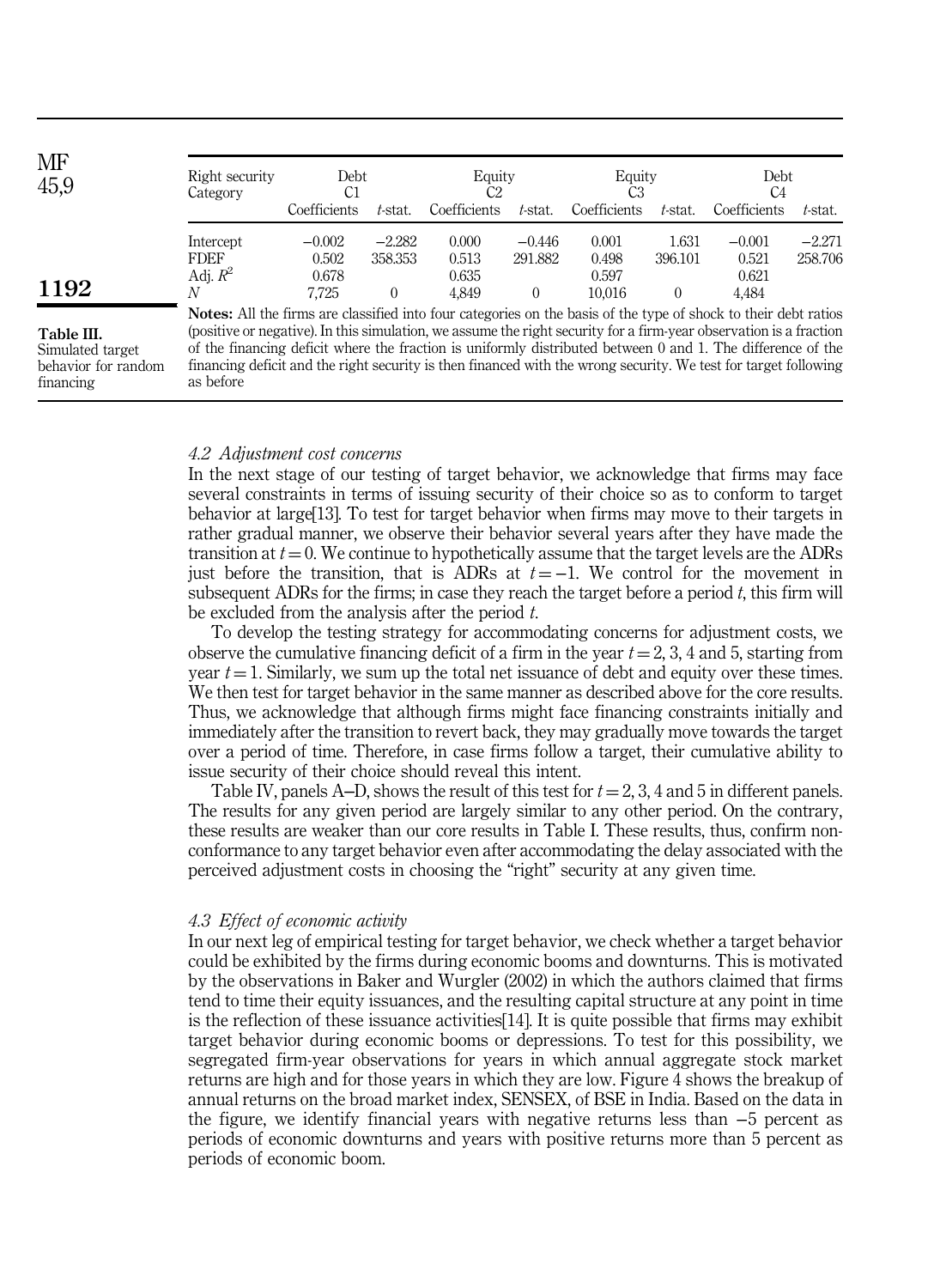| Right security<br>Category                                            | Debt<br>C1<br>Coefficients       | t-stat.         | Equity<br>C <sub>2</sub><br>Coefficients | t-stat.          | Equity<br>C <sub>3</sub><br>Coefficients | t-stat.            | Debt<br>C <sub>4</sub><br>Coefficients | t-stat.             | Mean<br>reversion in<br>corporate |
|-----------------------------------------------------------------------|----------------------------------|-----------------|------------------------------------------|------------------|------------------------------------------|--------------------|----------------------------------------|---------------------|-----------------------------------|
| Panel A                                                               |                                  |                 |                                          |                  |                                          |                    |                                        |                     | leverage                          |
| Intercept<br><b>FDEF</b><br>Adj. $R^2$<br>$\boldsymbol{N}$            | 0.027<br>0.587<br>0.487<br>6,809 | 9.957<br>73.665 | 0.06<br>0.581<br>0.591<br>4,088          | 25.406<br>70.405 | $-0.02$<br>0.274<br>0.191<br>9,181       | $-9.177$<br>42.632 | $-0.046$<br>0.584<br>0.589<br>3,649    | $-14.255$<br>66.282 | 1193                              |
| Panel B<br>Intercept<br><b>FDEF</b><br>Adj. $R^2$<br>N                | 0.024<br>0.567<br>0.447<br>5,564 | 6.988<br>61.478 | 0.061<br>0.527<br>0.492<br>3,412         | 19.794<br>52.615 | $-0.016$<br>0.24<br>0.11<br>7,858        | $-4.791$<br>28.606 | $-0.044$<br>0.668<br>0.475<br>2,800    | $-7.975$<br>46.104  |                                   |
| Panel C<br>Intercept<br><b>FDEF</b><br>Adj. $R^2$<br>$\overline{N}$   | 0.018<br>0.577<br>0.336<br>4,559 | 3.473<br>44.019 | 0.069<br>0.542<br>0.441<br>2,807         | 17.478<br>43.083 | $-0.01$<br>0.228<br>0.074<br>6,688       | $-2.053$<br>21.21  | $-0.054$<br>0.666<br>0.387<br>2,210    | $-6.811$<br>34.237  |                                   |
| Panel D<br>Intercept<br><b>FDEF</b><br>Adj. $R^2$<br>$\boldsymbol{N}$ | 0.008<br>0.593<br>0.322<br>3,837 | 1.305<br>39.145 | 0.063<br>0.492<br>0.367<br>2,370         | 13.751<br>33.948 | $-0.02$<br>0.256<br>0.083<br>5,486       | $-3.227$<br>20.458 | $-0.061$<br>0.649<br>0.27<br>1,788     | $-5.432$<br>23.564  |                                   |

Notes: All the firms are classified into four categories based on the type of shock to their debt ratios (positive or negative). We observe the cumulative financing deficit of a firm in the year  $t=2, 3, 4$  and 5 starting from year  $t=1$  by summing up the total net debt and equity issuance over these times and then test for target following as before

Table IV. Cumulative target

behavior at  $t=2, 3, 4, 5$ 

0.6 0.5 0.4 0.3 0.2 0.1  $\Omega$  $-0.1\frac{5}{12}$ –0.2 –0.3 1998 2003  $\frac{2008}{20}$ 2013

Figure 4. Broad equity market movement using **SENSEX** 

**Source:** Reserve Bank of India

We repeat the target testing as before by using Equation (1) for the firm-year observations segregated into the two parts. Results for the tests for all four categories of firms and for the two parts are shown in Table V. The results are qualitatively very much similar to each other and to our core results in Table I. There seems to be no influence of economic activities on firms' financing behavior.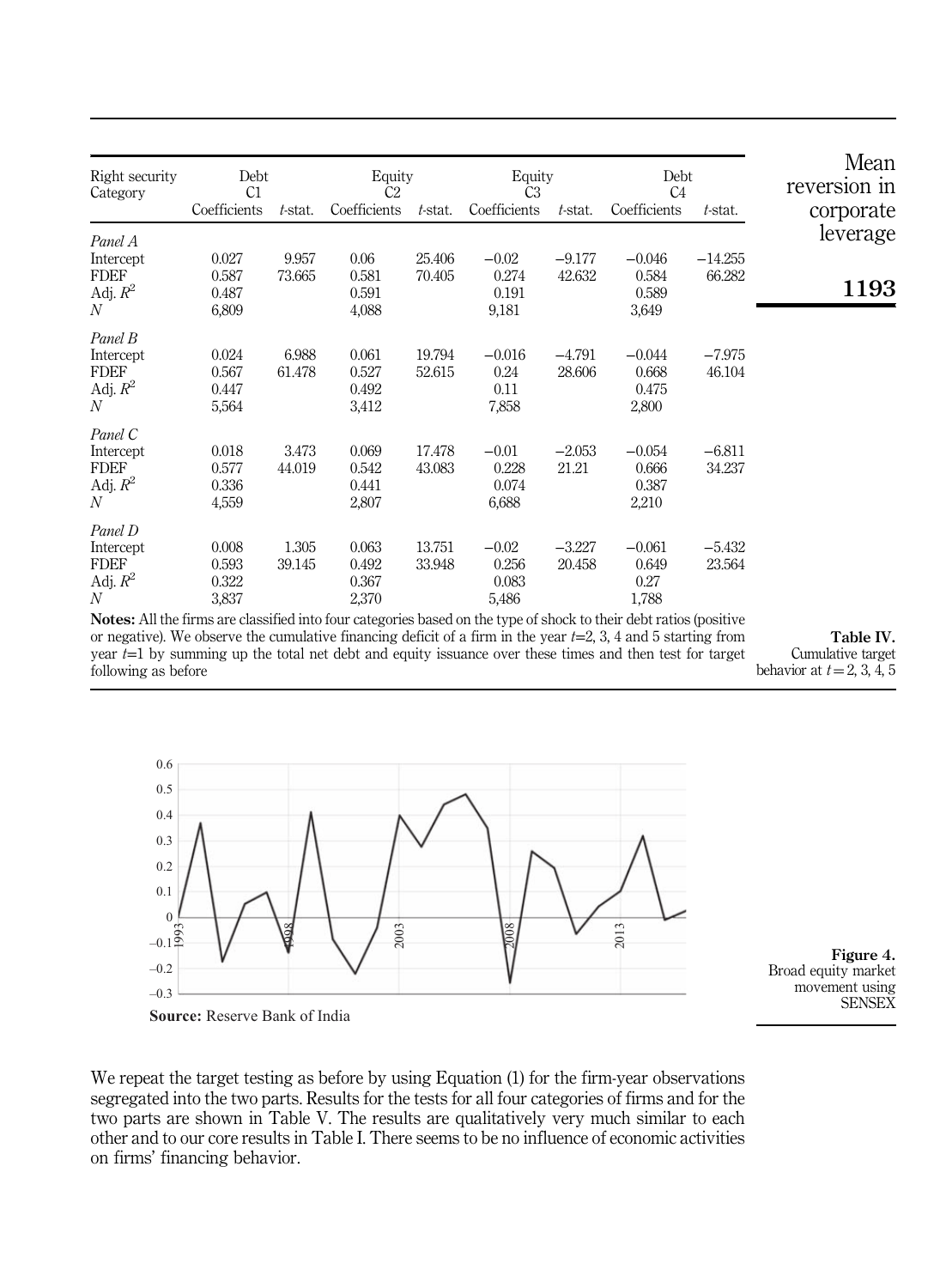| MF<br>45,9 | Right security<br>Category                                                                                                                                                   | Debt<br>C1                                |                 | Equity<br>C2                              |                | Equity<br>CЗ                                 |                    | Debt<br>C <sub>4</sub>                       |                     |
|------------|------------------------------------------------------------------------------------------------------------------------------------------------------------------------------|-------------------------------------------|-----------------|-------------------------------------------|----------------|----------------------------------------------|--------------------|----------------------------------------------|---------------------|
|            |                                                                                                                                                                              | Coefficients                              | t-stat.         | Coefficients                              | t-stat.        | Coefficients                                 | t-stat.            | Coefficients                                 | t-stat.             |
| 1194       | Panel A<br>Intercept<br><b>FDEF</b><br>Adj. $R^2$<br>N                                                                                                                       | 0.013<br>0.669<br>0.554                   | 2.776<br>43.329 | 0.009<br>0.11<br>0.066                    | 4.072<br>8.017 | $-0.02$<br>0.29<br>0.217                     | $-6.174$<br>23.745 | $-0.004$<br>0.986<br>0.914                   | $-1.828$<br>101.294 |
| Table V.   | Panel B<br>Intercept<br><b>FDEF</b><br>Adj. $R^2$<br>N<br>Notes: All the firms are classified into four categories based on the type of shock to their debt ratios (positive | 1,802<br>0.016<br>0.682<br>0.558<br>3,882 | 5.189<br>64.166 | 1,076<br>0.009<br>0.072<br>0.026<br>2,637 | 5.991<br>7.722 | 2.426<br>$-0.011$<br>0.245<br>0.171<br>6,077 | $-5.156$<br>32.481 | 1,149<br>$-0.008$<br>0.961<br>0.893<br>2,751 | $-4.953$<br>138.906 |

Target behavior in economic downturns and economic booms

Notes: All the firms are classified into four categories based on the type of shock to their debt ratios (positive or negative). We repeat the target testing by using Equation (1) after identifying the financial year with economic downturn and in economic boom (Index returns less than −5 percent)

## *4.4 Effect of firms*' *size*

In our league to test for target behavior we also check if the target behavior is influenced by the size of the firms. To test this, we segregate firms according to their size into micro, small, medium, large and super large firms. We have used the definition used by Micro, Small and Medium Enterprises Development Act, 2006 of India[15]. To compare the invested capital bases of these firms, we have rescaled their total capital to 2001 currency units of INR using the consumer price index for industrial workers with base year 2001.

Results for target behavior classified according to the size of the firm are shown in Table VI, panels A‒E. Results are qualitatively similar for all size of the firms with minor differences. Debt usage is seen to be extensive for micro enterprises for all four categories of the firms. This is probably due to the financial assistance provided by the banking channels to micro enterprises to comply with MSME aid policies of the government in India. They tend to rely primarily on debt for their financing needs. Further, category 2 firms of small and medium enterprises seem to retire relatively more debt than larger firms in the category. Similarly, super large firms in category 3 seem to issue more debt than others, except micro enterprises. Thus, target behavior is violated more often and by the firms of all sizes[16].

## 5. Conclusion

In this paper, we heed to the three most important concerns regarding the testing of mean reversion in the past literature. These concerns relate to mechanical mean reversion in debt ratios, inability of dynamic panel models to yield correct speed of reversion and the futility of estimating target debt ratios. Accordingly, we relook into the idea of target behavior and redefine target movements in terms of security issuances that could help firms to chase their target debt ratios after they have incurred a shock to their ADRs. Further, we use a major shock to debt ratio to denote a transition from their targets instead of using a functional form of target debt ratios.

For analyzing the target behavior, we confront ourselves with two complementary questions. First, what is the probability for a firm to exhibit target behavior in a given period? This question primarily seeks to find right choice of securities by the firms, for a given shock to their debt ratios and also for a given financing deficit, to make the intended move toward their targets. Second, to what extent the securities are issued in line with the intended target behavior or what is the relative proportion of these securities to finance the deficit in a given period? The first question is addressed through a comprehensive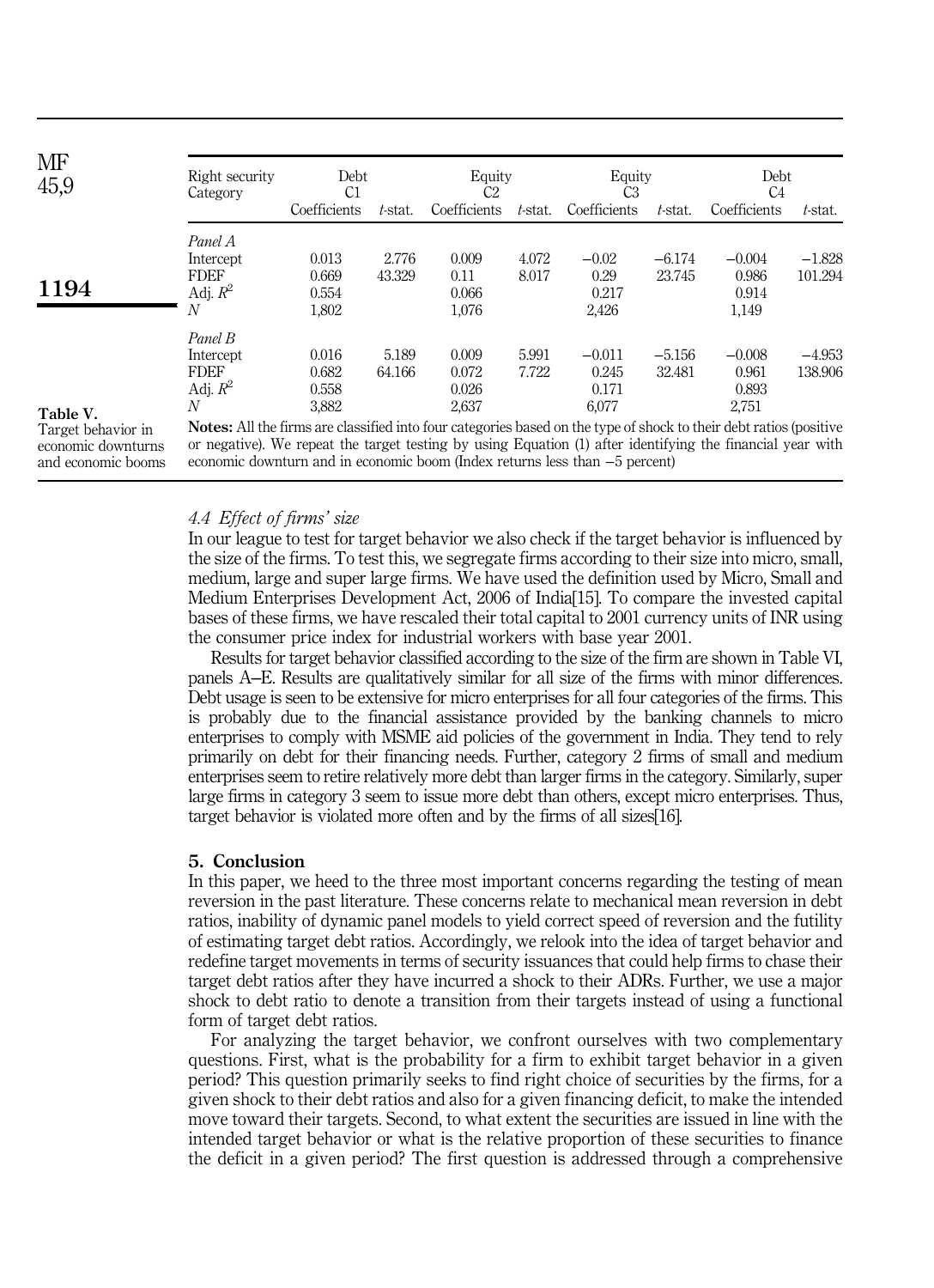| Right security<br>Category                                        | Debt<br>Equity<br>C <sub>2</sub><br>C1 |                 | Equity<br>Debt<br>C <sub>3</sub><br>C <sub>4</sub> |                 |                                     |                     |                                     |                     |           | Mean<br>reversion in |
|-------------------------------------------------------------------|----------------------------------------|-----------------|----------------------------------------------------|-----------------|-------------------------------------|---------------------|-------------------------------------|---------------------|-----------|----------------------|
|                                                                   | Coefficients                           | $t$ -stat.      | Coefficients                                       | $t$ -stat.      | Coefficients                        | $t$ -stat.          | Coefficients                        | $t$ -stat.          | corporate |                      |
| Panel A                                                           | 0.006                                  | 0.446           | $-0.001$                                           | $-0.544$        | $-0.013$                            | $-1.003$            | $-0.004$                            | $-1.881$            | leverage  |                      |
| Intercept<br><b>FDEF</b>                                          | 0.800                                  | 18.357          | 0.003                                              | 0.336           | 0.211                               | 4.698               | 0.993                               | 121.670             |           |                      |
| Adj. $R^2$<br>$\boldsymbol{N}$                                    | 0.646<br>221                           |                 | $-0.004$<br>266                                    |                 | 0.098<br>232                        |                     | 0.985<br>269                        |                     | 1195      |                      |
| Panel B                                                           |                                        |                 |                                                    |                 |                                     |                     |                                     |                     |           |                      |
| Intercept<br><b>FDEF</b><br>Adj. $R^2$<br>$\mathcal{N}$           | 0.023<br>0.665<br>0.549<br>4,019       | 7.494<br>64.088 | 0.008<br>0.106<br>0.062<br>2,488                   | 7.037<br>11.761 | $-0.025$<br>0.351<br>0.249<br>5,430 | $-10.088$<br>38.869 | $-0.006$<br>0.955<br>0.871<br>2,512 | $-4.724$<br>119.344 |           |                      |
| Panel C                                                           |                                        |                 |                                                    |                 |                                     |                     |                                     |                     |           |                      |
| Intercept<br><b>FDEF</b><br>Adj. $R^2$<br>$\overline{N}$          | 0.029<br>0.594<br>0.464<br>1,149       | 4.850<br>28.867 | 0.011<br>0.135<br>0.092<br>591                     | 4.386<br>7.149  | $-0.020$<br>0.303<br>0.241<br>1,391 | $-4.499$<br>19.271  | $-0.007$<br>0.929<br>0.873<br>495   | $-2.727$<br>53.347  |           |                      |
| Panel D<br>Intercept<br><b>FDEF</b><br>Adj. $R^2$<br>$\mathcal N$ | 0.013<br>0.672<br>0.563<br>2,080       | 3.148<br>47.437 | 0.015<br>0.237<br>0.149<br>1,165                   | 6.202<br>13.110 | $-0.021$<br>0.370<br>0.239<br>2,795 | $-5.431$<br>27.147  | $-0.013$<br>0.848<br>0.732<br>937   | $-4.582$<br>46.285  |           |                      |
| Panel E                                                           |                                        |                 |                                                    |                 |                                     |                     |                                     |                     |           |                      |
| Intercept<br><b>FDEF</b><br>Adj. $R^2$<br>$\mathcal N$            | 0.013<br>0.687<br>0.613<br>429         | 1.915<br>23.880 | 0.007<br>0.201<br>0.182<br>205                     | 1.802<br>6.257  | 0.000<br>0.262<br>0.162<br>540      | 0.033<br>9.398      | $-0.004$<br>0.894<br>0.781<br>157   | $-0.689$<br>21.640  |           |                      |

Notes: All firms are classified into five groups: micro (invested capital less than INR2.5m), small (invested capital INR2.5–50m), medium (invested capital INR50–100m), large (invested capital INR100m–1bn) and super large (invested capital more than INR1bn). Again within these five groups, all the firms are classified into four categories on the basis of the type of shock to their debt ratios (positive or negative). We then test for the target behavior as before

Table VI. Target behavior for various size of the firms

non-parametric analysis, whereas the latter is answered by using a systematic statistical approach. While answering these questions, we acknowledge the fact that firms face varying degree of constraints to choose the security of their choice to make an intended move toward their target. This could delay their chase for the target.

Our results in the paper show that firms in our data set do not exhibit any systematic mean reversion or target behavior. Target behavior could not be seen even after acknowledging the delays caused probably due to adjustment costs and other frictions. The results rather tentatively indicate extensive use of debt by firms to finance their deficits.

These findings may be reflective of inordinate information asymmetry between firms and investors in a typical emerging market. Firms in such settings may respond by issuing more debt for their marginal financing needs on account of it being less information sensitive. Further, firms may refrain from issuing equity since they are largely family owned in India, and selling stakes to outsiders may dilute their control over these firms. Additionally, underdeveloped capital markets in emerging markets also lead firms to rely more on debt financing. This is because smaller firms may find it difficult to raise equity, and firms in these emerging markets may rely heavily on bank credit and informal funding.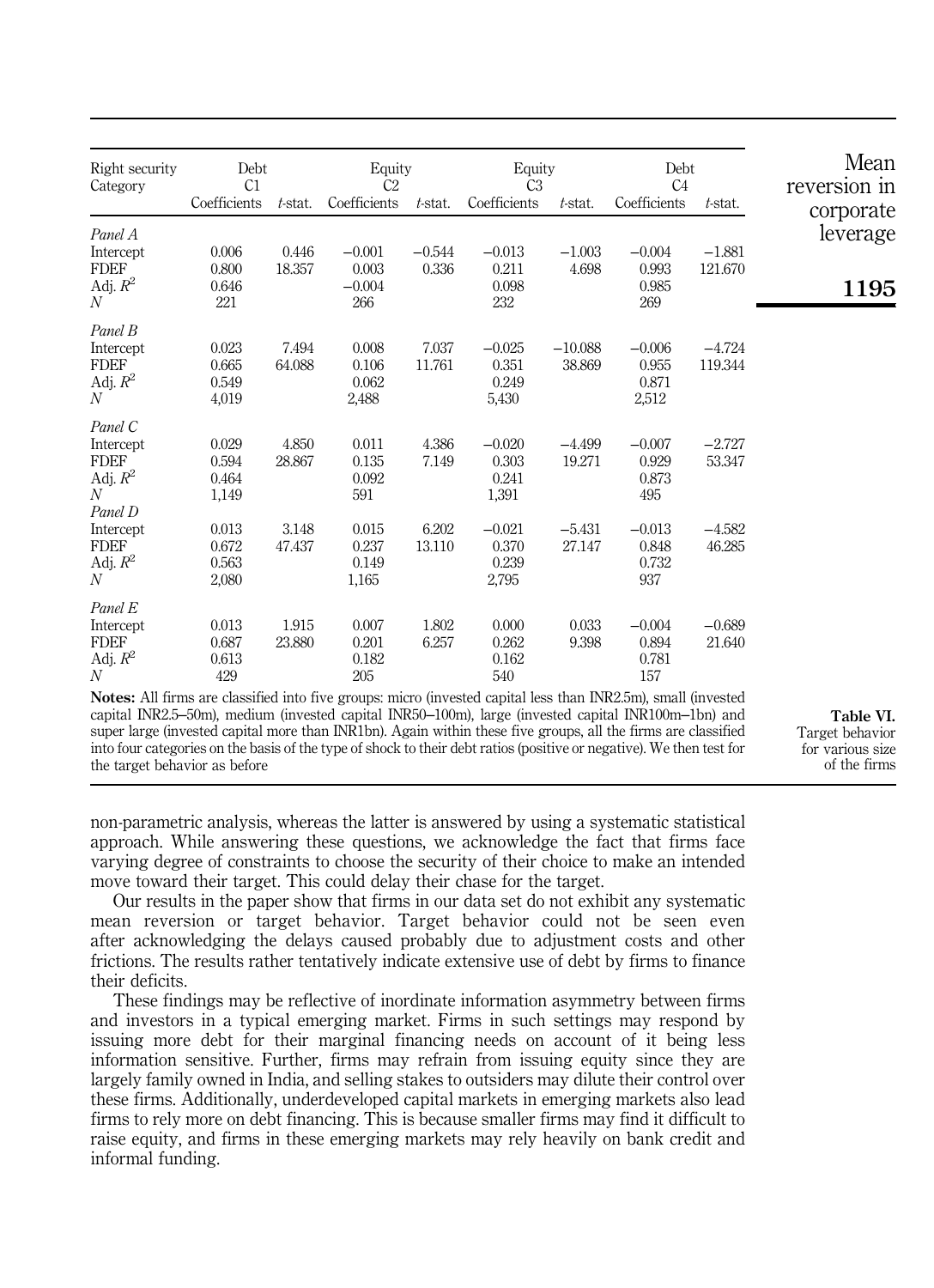Our findings have important implications for corporate finance managers and policymakers in the emerging markets. Our findings suggest that emerging market firms tend to treat debt as a relatively flexible source of financing without bothering about their optimal levels at a given time. Further, since India is a bank-based economy, the policy makers can use or refer to this study to strengthen the lending channels, and they can take serious steps to improve the corporate debt market. Strong corporate debt markets could ease borrowings for larger firms, thereby allowing bank funds to be effectively used by much needy smaller firms. 1196 **MF** 45,9

#### **Notes**

- 1. See Hovakimian *et al.* (2001), Goldstein *et al.* (2001), Strebulaev (2007), Hennessy and Whited (2005), Flannery and Rangan (2006), Huang and Ritter (2009), Flannery and Hankins (2013), DeAngelo and Roll (2015), etc.
- 2. See Leary and Roberts (2005), Alti (2006) and Lemmon *et al* (2008), for example.
- 3. We referred to a movement in book value debt-to-total capitalization ratios of more than −/+0.05 in values at any time over their previous year levels as a major shock.
- 4. We thank an anonymous referee to highlight this relational contribution.
- 5. In emerging markets' context, Tse and Rodgers (2014) showed that firms' borrowing power in underdeveloped credit markets is an important determinant of their financial leverage.
- 6. Financial firms include banks, insurance and life assurance firms and investment trusts.
- 7. BSE commenced its operation in 1875, and it is the oldest exchange in Asia. NSE, along with BSE, contributes to more than 99 percent of the trading in equity securities in India.
- 8. All our findings are qualitatively similar when we use alternate changes of 0.025 or 0.1 in magnitude. Results for such changes are available on request.
- 9. Unless these firms could revert back fully to their initial levels, the effect of retained earnings to change the ADRs will remain exogenous with respect to firms' financing choices.
- 10. Even if a firm has such multiple shocks, we include all of them for our analysis. Our analysis essentially reports the effect of only the immediate shock on subsequent financing choices of the firms and treats all of them discretely.
- 11. ADRs for the year 1993 are used to determine shocks for the year 1994. Further, since data are available till 2016, 2015 will be the last year to estimate shocks, which will be reconciled with the financing choices in 2016.
- 12. Allen *et al.* (2012) found that 45 percent of the total financing is through internal funds, 30 percent through alternate or informal financing sources, 18.2 percent through banks and only 6.5 percent from markets in India.
- 13. We continue to ignore, though, that firms may get rationed for the total capital required by them for financing their financing needs. We treat financing deficit as exogenous or given. For the sake of exposition of target behavior, we are only concerned with fraction of financing deficit to be financed by security of their choice.
- 14. Cotei *et al.* (2011), among others, while analyzing data across the globe also found support for the market timing hypothesis of Baker and Wurgler (2002). We chose the margins of 5 percent each side so as to comfortably exclude the times with very low volatility in stock markets and to ensure that we have sufficient observations to work out statistical tests with adequate confidence.
- 15. Firms having invested capital less than INR2.5m are classified as micro enterprises; INR2.5‒50m as small; INR 50–100m as medium and more than INR100m as large enterprises. We have added another classification of super large firms having invested capital of more than INR1bn.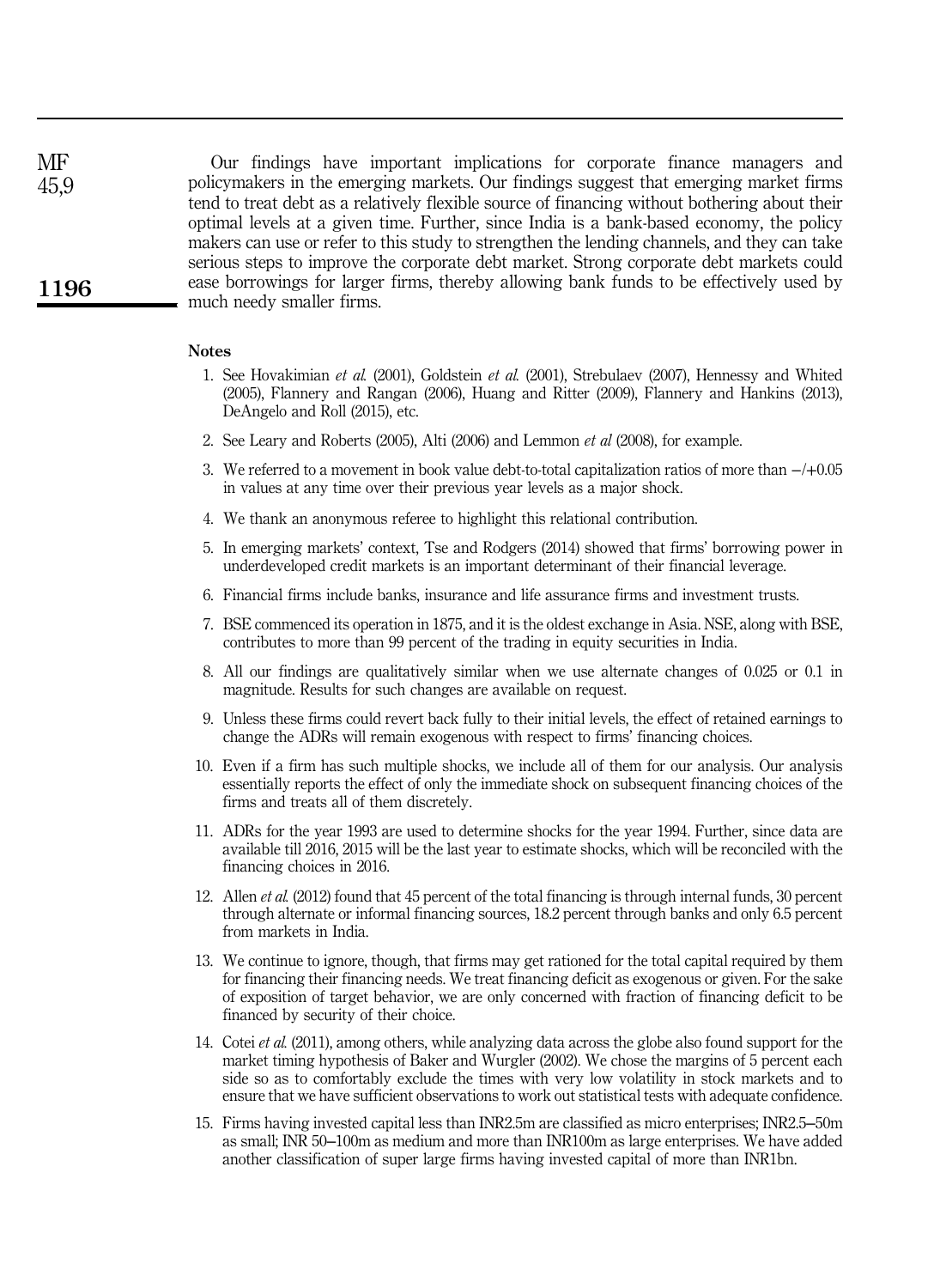16. We also categorize firms according to their age (measured as the span of data available for them in the sample duration) and their growth orientation (measured as change in revenue over last year), and we found that the results are qualitatively similar to those reported in Table I.

Mean reversion in corporate leverage

#### References

- Allen, F., Chakrabarti, R., De, S. and Qian, M. (2012), "Financing firms in India", *Journal of Financial Intermediation*, Vol. 21 No. 3, pp. 409-445.
- Alti, A. (2006), "How persistent is the impact of market timing on capital structure?", *Journal of Finance*, Vol. 61 No. 6, pp. 1681-1710.
- Baker, M. and Wurgler, J. (2002), "Market timing and capital structure", *Journal of Finance*, Vol. 57 No. 1, pp. 1-32.
- Chang, X. and Dasgupta, S. (2009), "Target behavior and financing: how conclusive is the evidence?", *Journal of Finance*, Vol. 64 No. 6, pp. 1767-1796.
- Chauhan, G.S. and Huseynov, F. (2018), "Corporate financing and target behavior: new tests and evidence", *Journal of Corporate Finance*, Vol. 48 No. 1, pp. 840-856.
- Chen, L. and Zhao, X. (2007), "Mechanical mean reversion of leverage ratios", *Economics Letters*, Vol. 95 No. 2, pp. 223-229.
- Cotei, C., Farhat, J. and Abugri, B. (2011), "Testing trade-off and pecking order models of capital structure: does legal system matter?", *Managerial Finance*, Vol. 37 No. 8, pp. 715-735.
- DeAngelo, H. and Roll, R. (2015), "How stable are corporate capital structures?", *Journal of Finance*, Vol. 70 No. 1, pp. 373-418.
- Fischer, E.O., Heinkel, R. and Zechner, J. (1989), "Dynamic capital structure choice: theory and tests", *Journal of Finance*, Vol. 44 No. 1, pp. 19-40.
- Flannery, M.J. and Hankins, K.W. (2013), "Estimating dynamic panel models in corporate finance", *Journal of Corporate Finance*, Vol. 19 No. 1, pp. 1-19.
- Flannery, M.J. and Rangan, K.P. (2006), "Partial adjustment toward target capital structures", *Journal of Financial Economics*, Vol. 79 No. 3, pp. 469-506.
- Goldstein, R., Ju, N. and Leland, H. (2001), "An EBIT based model of dynamic capital structure", *Journal of Business*, Vol. 74 No. 4, pp. 483-512.
- Hennessy, C.A. and Whited, T.M. (2005), "Debt dynamics", *Journal of Finance*, Vol. 60 No. 3, pp. 1129-1165.
- Hovakimian, A., Opler, T. and Titman, S. (2001), "The debt-equity choice", *Journal of Financial and Quantitative Analysis*, Vol. 36 No. 1, pp. 1-24.
- Huang, R. and Ritter, J.R. (2009), "Testing theories of capital structure and estimating the speed of adjustment", *Journal of Financial and Quantitative Analysis*, Vol. 44 No. 2, pp. 237-271.
- Kraus, A. and Litzenberger, R.H. (1973), "A state preference model of optimal financial leverage", *Journal of Finance*, Vol. 28 No. 4, pp. 911-922.
- Leary, M.T. and Roberts, M.R. (2005), "Do firms rebalance their capital structures?", *Journal of Finance*, Vol. 60 No. 8, pp. 2575-2619.
- Lemmon, M.L., Roberts, M.R. and Zender, J.F. (2008), "Back to the beginning: persistence and the crosssection of corporate capital structure", *Journal of Finance*, Vol. 63 No. 4, pp. 1575-1608.
- Maroney, N., Wang, W. and Kabir Hassan, M. (2019), "Incorporating active adjustment into a financing based model of capital structure", *Journal of International Money and Finance*, Vol. 90, pp. 204-221.
- Modigliani, F. and Miller, M.H. (1958), "The cost of capital, corporation finance and the theory of investment", *American Economic Review*, Vol. 48 No. 3, pp. 261-297.
- Modigliani, F. and Miller, M.H. (1963), "Corporate income tax and the cost of capital: a correlation", *American Economic Review*, Vol. 53 No. 3, pp. 433-443.
- Shyam-Sunder, L. and Myers, S.C. (1999), "Testing static trade-off against pecking order models of capital structure", *Journal of Financial Economics*, Vol. 51 No. 2, pp. 219-244.